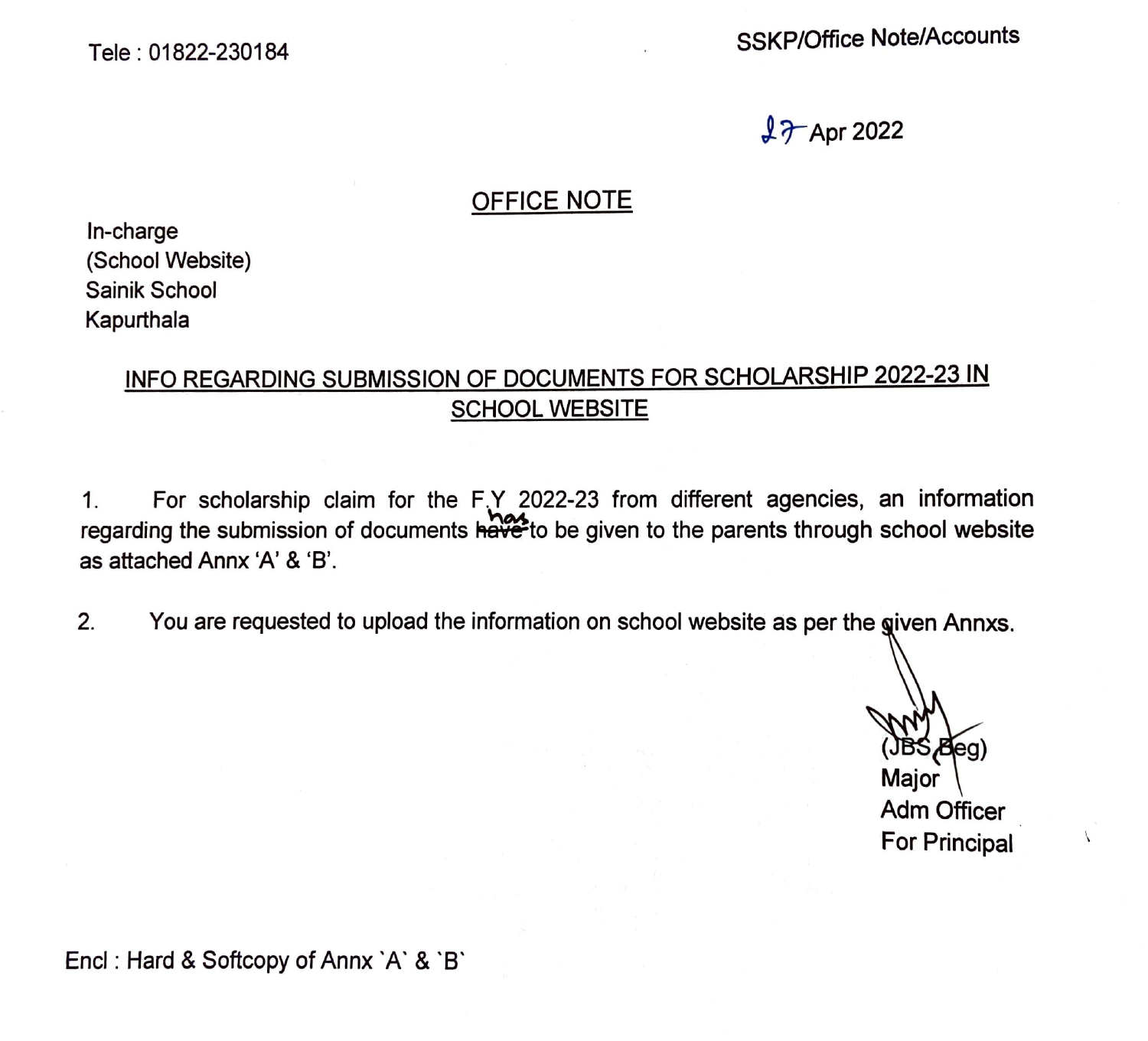### **SCHOLARSHIPS 2022-23**

# **Punjab Govt Scholarship 2022-23**

All Punjab domicile cadets whose parents income is less than 1,80,000/- have to submit the following documents for availing State Govt Scholarship before **15 Jun 2022.** 

- (a) Income Certificate
	- (i) In case of Agriculture income -Annual income certificate from Patwari/Niab Tehsildar/Tehsildar.
	- (ii) In case of Salary Income Tax return for the F.Y 2021-22 relevant to **A.Y 2022-23.**
- (b) Bank Detail of Cadet Self attested photocopy of Cadet's Bank Pass book.
- (c) Adhaar Number of Cadet.Mother and Father Self attested photocopy of Adhaar Card of Cadet, Father and Mother.
- (d) Undertaking (As attached Annx  $-$  A) The said undertaking has to be submitted if your income is less than 1,00,000/-

#### **Min of Defence Scholarship 2022-23**

All Defence category Serving/Ex-servicemen are required to submit the document for claiming MoD Scholarship for the F.Y 2022-23 before **20 May 2022** :-

| (a) Service Certificate by O/C Unit                        | $\overline{\phantom{a}}$ | For Serving Defence personnel |
|------------------------------------------------------------|--------------------------|-------------------------------|
| (b) Photocopy of Discharge<br>Pension book (Self attested) |                          | For Ex-servicemen             |

# **Bihar State Scholarship 2022-23**

All Bihar domicile cadets admitted in this school whose parents income is less than 1,44,000/-. Contact the under-mentioned phone numbers for claiming Bihar State Scholarship :-

- (a) Office : 01822-230184
- (b) Dealing Asstt: 09417142535